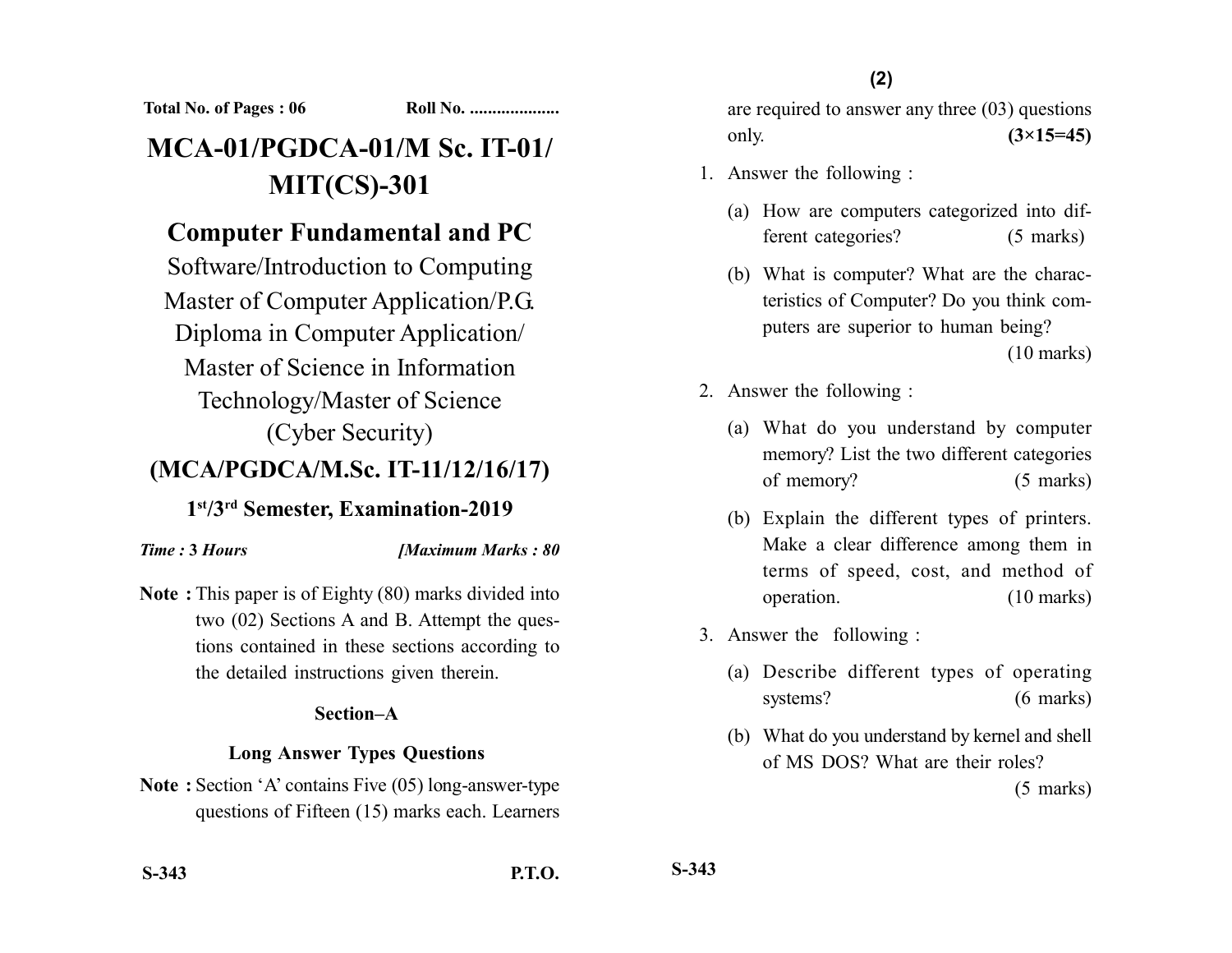- (c) What do you understand by internal and external commands? How are they different? (4 marks)
- 4. Answer the following :
	- (a) What is the use header and footer in a word document? How can header and footer be inserted in a document?

(5 marks)

- (b) What purpose is Excel used for? What are its applications? (4 marks)
- (c) What are Rows, Columns and Cells in Excel? (6 marks)
- 5. Answer the following :
	- (a) What is animation is PowerPoint 2007? (4 marks)
	- (b) How can we apply Custom Animation to our PowerPoint presentation slides?

(4 marks)

(c) What are slide transition effects? Give an example of applying any transition effect to Slides. (7 marks)

#### **Section–B**

#### **Short Answer Types Questions**

- **Note :** Section 'B' contains Eight (08) short-answertype questions of Seven (07) marks each. Learners are required to answer any Five (05) questions only. **(5×7=35)** 
	- 1. Answer the following :
		- (a) How is XCOPY a better copy command then COPY? (3 marks)
		- (b) Describe the different parts of the Window Explorer. (4 marks)
	- 2. Explain the booting process of Linux?
	- 3. Answer the following :
		- (a) What do you mean by Word Processor? Give one example of a popular Word Processor. (3 marks)
		- (b) What are the basic components of toolbars and explain them? (4 marks)
	- 4. Answer the following :
		- (a) Define the different elements in a chart. (3 marks)
		- (b) What do you mean by sorting data in excel? Give the steps to apply sorting by cell color? (4 marks)

**S-343 P.T.O. S-343**